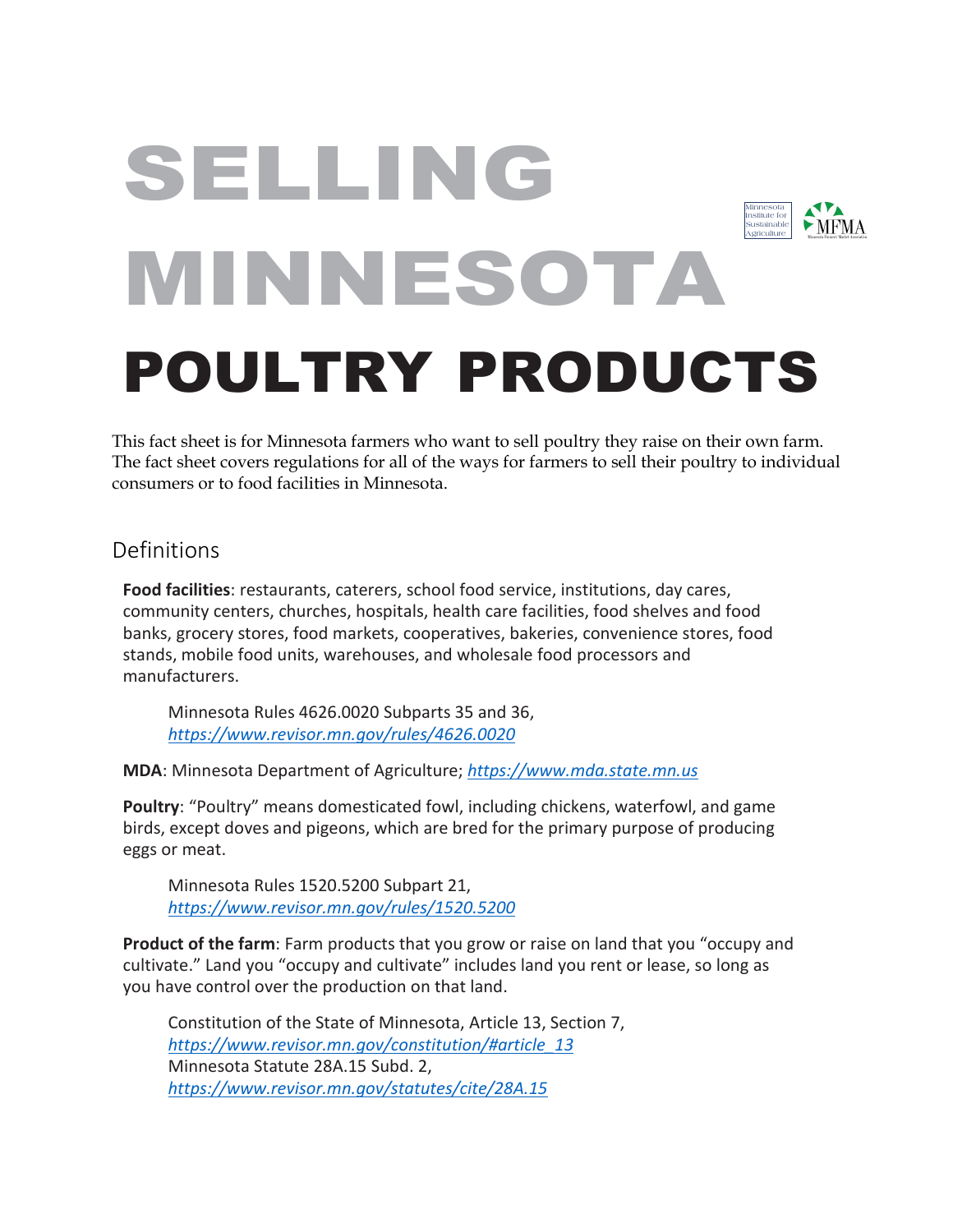**Sell; sale:** "Sell" and "sale" mean keeping, offering, or exposing for sale, use, transporting, transferring, negotiating, soliciting, or exchanging food; having in possession with intent to sell, use, transport, negotiate, solicit, or exchange food; storing, manufacturing, producing, processing, packing, and holding of food for sale; dispensing or giving food; or supplying or applying food in the conduct of any food operation or carrying food in aid of traffic in food whether done or permitted in person or through others.

Minnesota Statute 34A.01 Subd. 12 *<https://www.revisor.mn.gov/statutes/cite/34A.01>*

# Types of Sales Locations and Customers

Regulations for sale of your own farm-raised poultry depend mainly on the following factors: who your customers are, where your sales take place, and how many birds you sell per year.

Two types of locations for sale of poultry:

- Your farm premises
- Anywhere else

Two types of customers:

In the context of poultry marketing and sales:

"Farm Premises" refers to your own acreage that you farm. Any booth, stand, or vehicle set up away from your farm acreage is not your farm premises.

**Individuals:** These are consumers who will serve the product to membersoftheirhouseholdand/or non-paying guests.

Food Facilities: Any entity receiving your product that is not an individual consumer buying food to serve to their household, is a food facility.

# Licensing & Inspection

As a poultry producer, youare excludedfromthe requirement to have a license to sell the products of your farm. If you raise the poultry yourselfon land thatyou control (through ownership or rental or lease agreement), and you add no off-farm ingredients to it, youare not required to have a licenseinorder to sell it.

- If off-farm ingredients (salt, spice blends, sauces, etc.) are added to the poultry products, or you are doing special processes like smoking or cooking, then you must have an MDA food handler license in order to sell it.
- If you buy or obtain poultry from other farmers to sell or offer to customers even if you are donatingyourdistributionefforts – you must have an MDA food handler license.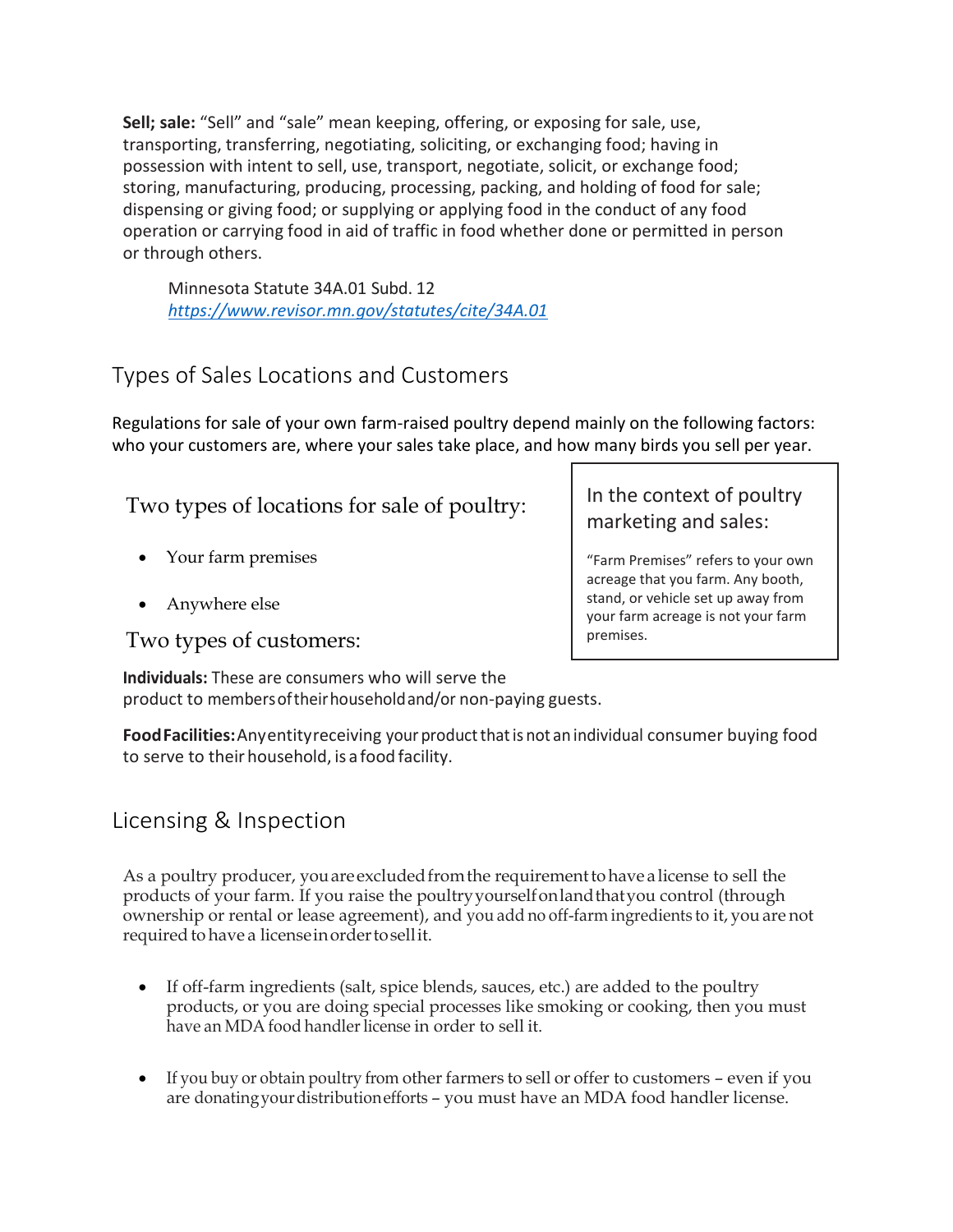Minnesota's definition of "sell" includes any time a product changes hands in any way.

- You can call the MDA "Starting a Food Business" phone line for more information on the different types of food handler licenses: 651-201-6081. If you plan to start a poultry processing business, contact the Dairy & Meat Inspection Program at 651- 201-6300
- Some potential buyers may not be aware of what the regulations are for farmers selling poultryand may just assume youneed a license to sellpoultryraisedonyour farm. In particular, food facilities may be wary of buying from an unlicensedindividual. However, if you have product of your farm that has been processed under inspection at a licensed processing facility, that product of the farm is excluded from licensing and you can legally sell that product to food facilities without a license.
- You can copy and use this factsheet to help educate yourbuyers. Additional information for potential buyers about approved sources of meat and poultry for food facilities can be found on the MDA website: *https://www.mda.state.mn.us/food-feed/sale-meat-poultryproducts-grocery-stores-restaurants*.
- In most cases, a producer processing and selling their own poultry directly to individual consumers, under the product of the farm exclusion from licensing, will not need to have their farm or property inspected. On-farm processing facilities and procedures are subject to MDA inspection if MDA receives product quality or food safety complaints.

If you are bringing your birds to a processing facility, that facility must be licensed, permitted, and inspected. The different types of processing operations are described in the next section.

### Three Types of Poultry Processing Plants

### Custom-Exempt

These plants may be routinely inspected by an MDA inspector up to four times per year, but there isno inspector present on a regular basis and no routineinspectionofanimals at the point of slaughter.

- Poultry must be brought in live to these plants.
- Poultry processed at custom- exempt plants will be marked"Not for Sale" on the packages.
- Custom processing is processing done as a service to the owner of the animal. Meat and poultry products that are processed at a custom exempt facility may not be sold or donated – they must be returned to the owner of the animal, who may **not** then re-sell or donate the processed products

Find custom-exempt processing plants in Minnesota: *<https://www.mda.state.mn.us/custom-exempt-meat-poultry-processing-plants-minnesota>*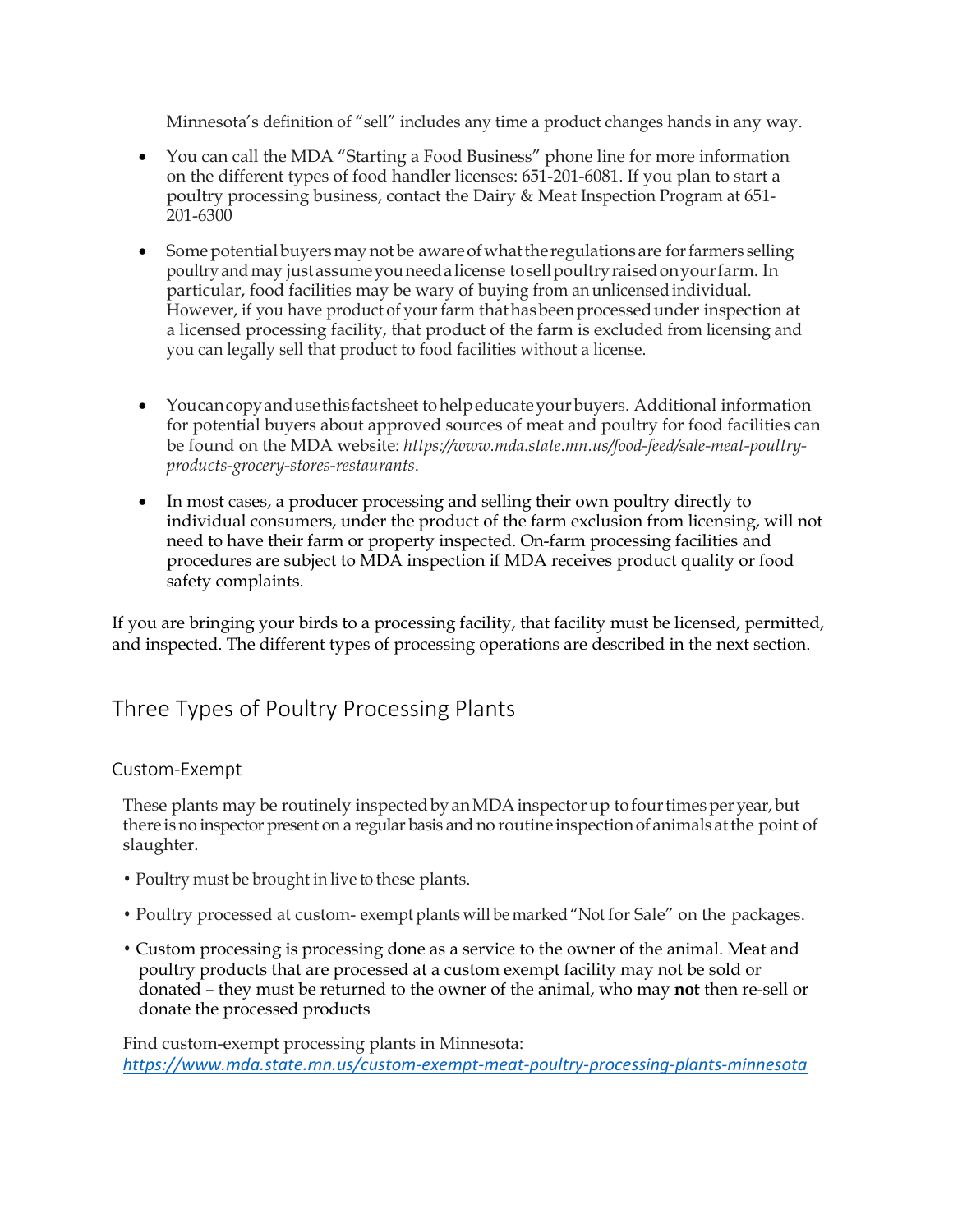### Equal-To

These plants are under "continuous" inspection, meaning an MDA inspector is present every day to observe animals before and after slaughter, and conducts daily inspection of processing operations.

- Poultry must be brought in live to these plants.
- Poultry broughtin forinspected processing areinspectedboth before slaughter (antemortem inspection) and after slaughter (post-mortem inspection).

Poultry that pass inspection can be processed for wholesale and retail sale only within Minnesota, and the packages will be marked with an inspection symbol indicating State of Minnesota inspection.

• Many Equal-To plants also offer custom-exempt processing. In that case, the poultryneednotbe inspectedby the MDA inspector assigned to that plant. Packages of poultry processed under custom exemption willbemarked"Notfor Sale"and must be returned to the owner of the animal who must not then re-sell or donate the processed products.

Find Minnesota Equal-To processing plants: *<https://www.mda.state.mn.us/minnesota-state-equal-plants>*

#### USDA

These plants are under continuous inspection by a USDAinspector.Other procedures are the same as for Equal-To plants, except that packages will be marked with a USDA inspection symbolthat includes a letter "P" for poultry, and can be sold either within the state or across state lines.

- USDA defines farm-raised game species as "non-amenable" to inspection. This includes pheasant and other farm-raised game birds. USDA plants may offer inspected slaughterand processingofthese animals, but it is a voluntary inspection that the farmer must pay for. TheUSDAmarkofinspection for "non-amenable" species is a triangle rather than a circle.
- Some USDA plants also offer custom-exempt processing. In that case, the poultry need notbe inspected by the USDA inspector assigned to that plant. Packages of poultry processed under custom exemptionwillbemarked"Notfor Sale," and must be returned to the owner of the animal who must not then re-sell or donate the processed products.

Find USDA processing plants: *https:// [www.fsis.usda.gov/wps/portal/fsis/](http://www.fsis.usda.gov/wps/portal/fsis/) topics/inspection/mpi-directory* 





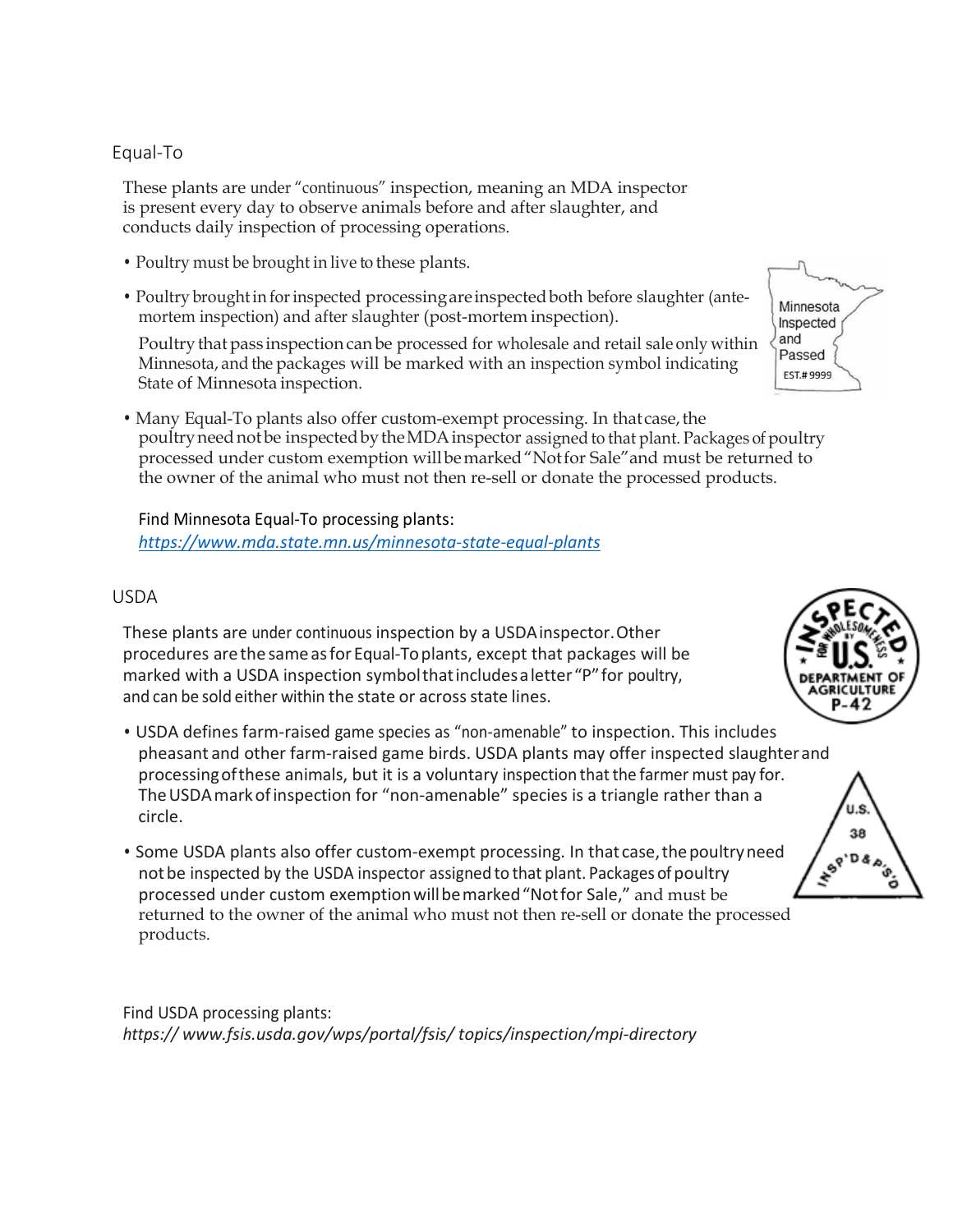# Ways to get birds processed to be marketed and sold

### Custom-Exempt Processing

- You must sell birds to individuals before the birds are slaughtered. Then have the slaughter and processing done at a custom- exempt processing plant, or at an inspected plant that also offers custom-exempt processing.
- The individual customer owns the live birds before the birds go to the processing plant, and the birds are processed for that individual.
- There is no limit on thenumber of livebirds a farmer can sellperyear in this way.
- Farmers can sell live birds in this way only to individuals, not to food facilities. Food facilities cannot buy live birds that will be processed at a custom-exempt plant. Foodfacilitiesin Minnesota must only buy poultry that has been processed under inspectioneither at a Minnesota Equal-Toplant or a USDA plant.

*Minnesota Statute 31.02A Subd. 5,<https://www.revisor.mn.gov/statutes/cite/31A.02>*

*Minnesota Statute 31A.15, <https://www.revisor.mn.gov/statutes/cite/31A.15>*

### Inspected Slaughter & Processing

Have birds slaughtered and processed underinspection at a USDA-inspected or Minnesota Equal-To inspected processing plant, and then sell the processed birds to any individual or food facility in Minnesota.

- If these birds are product of your farm and no off-farm ingredients are added, you are excluded from the requirement to have an MDA food handler license.
- If your processor is USDA- inspected, you can alsosellto individualsorfoodfacilities in other states.
- If you are storing or transporting the processed birds, follow the general requirements for storage and delivery equipment described in Minnesota Rules 1550.0930 – 1550.0970 and 1550.2210. There is no limit on the number of birds a farmer can sell per year in this way.

*Minnesota Statute 31A, https://www.revisor.mn.gov/statutes/cite/31A*

*Minnesota Statute 28A.15 Subd. 2,<https://www.revisor.mn.gov/statutes/cite/28A.15>*

*Minnesota Rules 1550, https://www.revisor.mn.gov/rules/1550/* 

### On-Farm Slaughter and Processing

You can slaughter and process poultry on your farm for sale to individual customers. This is allowed by specific exemptions in USDA poultry regulations and Minnesota statutes. The exemptions have very narrow boundaries. If you change anything about your processing and sales, you may move out of an exemption category. Check with your MDA inspector before making any changes.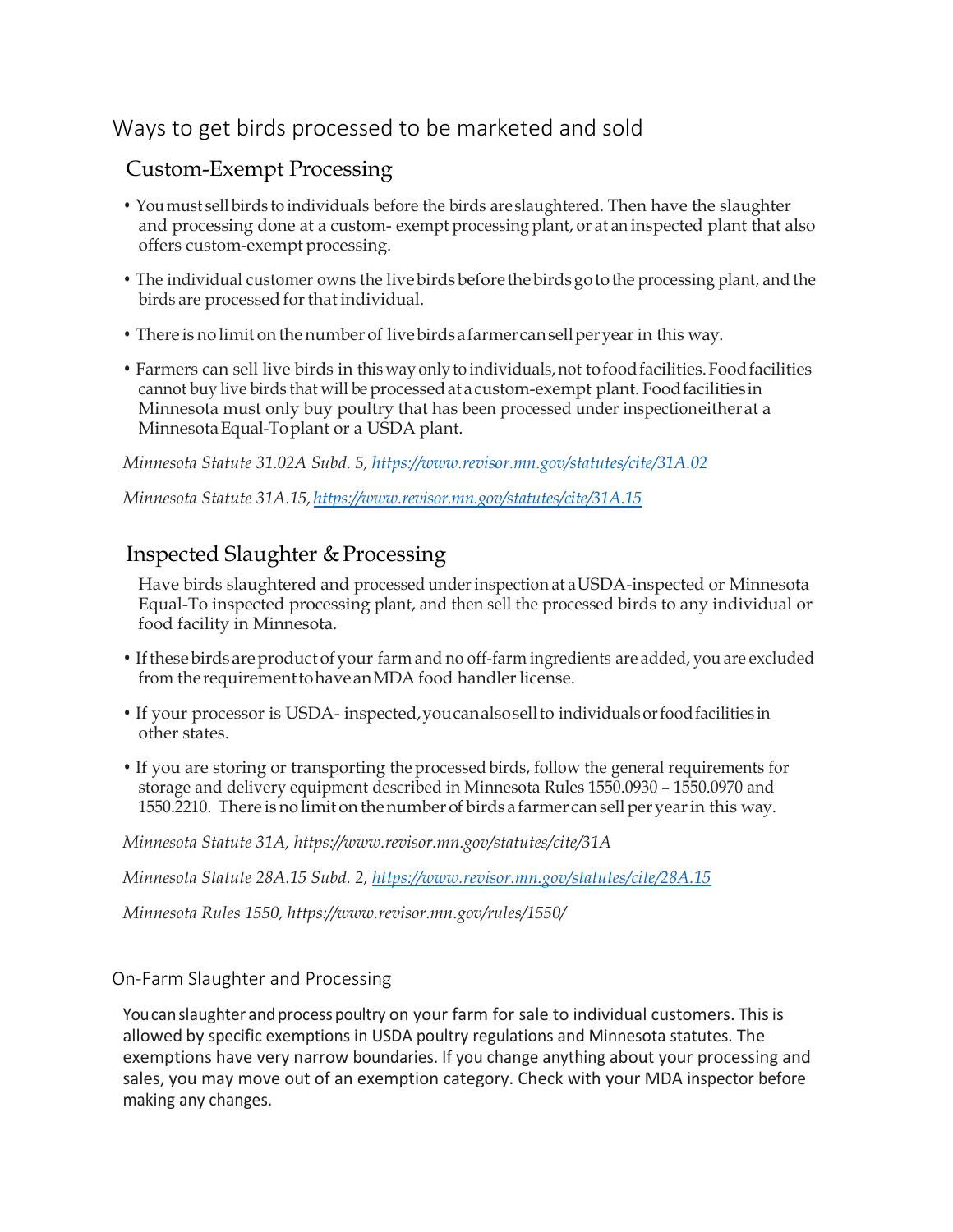#### Producer/Grower 1,000- bird Per Year Exemption

- You can slaughter and process up to 1,000 birds/year on yourfarm, insanitary conditionsthat prevent contamination of the processed poultry. There are no specific facilities requirements for this 1,000-bird exemption; you can do outdoor slaughter and processing.
- This exemption does not require alicense, an inspection, or labeling of the processed poultry; however, labeling is recommended.
- Youcancutuporde-bonethebirds as part of your processing.
- You can package cut-up pieces in any configuration; for instance, 6 wings per package or 4 drumsticks per package.
- You cannot smoke, cook, add any ingredients, or do any other processing than cutting or de-boning.
- Your customers must come to your farm premises to pick up their birds.
- Open-air processing doesnotallowyouto sell poultry at a farmers'market or any other off-farm locations.
- You can sell poultry under this exemptiontoindividual household consumers only,not to food facilities.
- The Minnesota Department of Agriculture has the right to inspect yourfarmiftheyreceivea complaint or have reason to believe you are processing birds in unsanitary conditions.
- •The Minnesota Department of Agriculture requests that you registerasanexemptpoultry producer. There is no fee for this registration. Theone-page registration form:

*https://www.mda.state.mn.us/sites/default/files/docs/2021-03/AG04015-Registration-for-Selling-Poultry-and-Rabbits-in-Minnesota-3.21.pdf*

Producer/Grower-20,000 Bird Exemption

- •You can slaughter and process up to 20,000 birds/year onyourfarm, insanitary conditionsthat prevent contamination of the processed poultry. This exemption requires a facility that meets the sanitation and employee hygiene requirements in the Code of Federal Regulations, Title 9, sections 416.2 – 416.5. (You may see this written as 9 CFR 416.2-416.5.) *<https://www.law.cornell.edu/cfr/text/9/part-416>*
- •Thisexemptiondoesnotrequire a license or inspection before you begin operation, but your facility and processes are subject to inspection by MDA.
- Youcancutuporde-bonebirdsas part of yourprocessing.
- You can package cut-up pieces in any configuration; for instance, 6 wings per package or 4 drumsticks per package.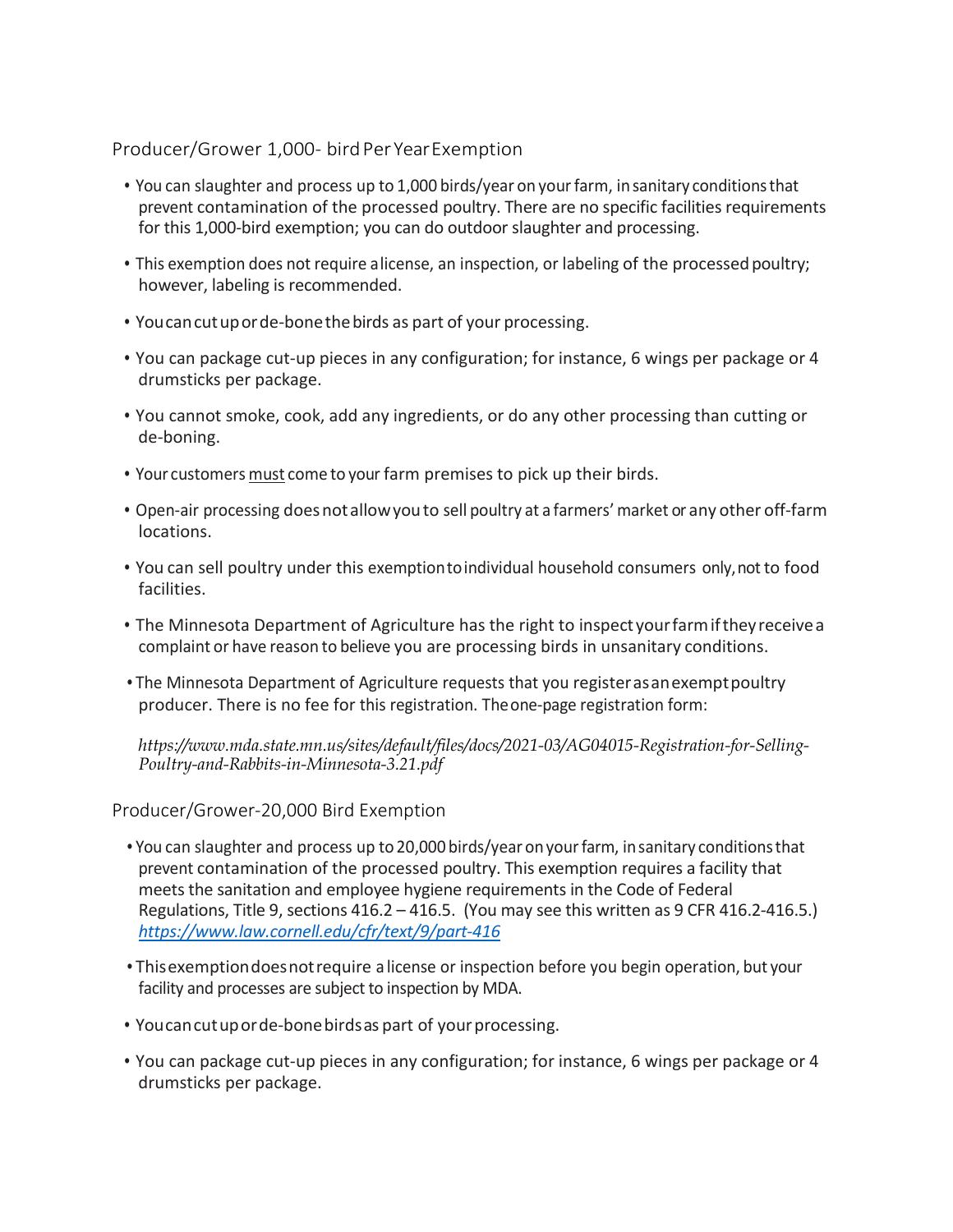- You cannot smoke, cook, add any ingredients, or do any other processing than cutting or de-boning.
- You must label the processed poultry packages as "Exempt P.L. 90-492" and include your name and address on the label. You must also include the safehandlingstatementonthe label. See example label.
- If you are storing or transporting the processed birds, follow the general requirements for storage and delivery equipment described in Minnesota Rules 1550.0930 – 1550.0970 and 1550.2210. *Minnesota Rules 1550, https://www.revisor.mn.gov/rules/1550/*
- Youcansell poultry processed and labeledunderthisexemptionat locations away from your farm premises, including farmers' markets.
- Youcannotsell,ship,ordeliverExempt P.L. processed poultry acrossstate lines.
- You can sell poultry processed underthisexemptiontoindividual household consumers only, not to foodfacilities.



• The Minnesota Department of Agriculture requests that you registerasanexemptpoultry producer. There is no fee for this registration. The one-page registration form:

*https://www.mda.state.mn.us/sites/default/files/docs/2021-03/AG04015-Registration-for-Selling-Poultry-and-Rabbits-in-Minnesota-3.21.pdf*

*The 1,000-bird exemption and the 20,000-bird exemption are authorized in the Poultry and Poultry Products Inspection Act, United States Code Title 21, Chapter 10, part 464: https:// [www.gpo.gov/fdsys/pkg/USCODE-](http://www.gpo.gov/fdsys/pkg/USCODE-) 2014-title21/html/USCODE-2014- title21-chap10-sec464.htm*

*Further described in the Code of Federal Regulations, Title 9, part 381.10: [http://www.ecfr.gov/cgi](http://www.ecfr.gov/cgi-bin/)[bin/](http://www.ecfr.gov/cgi-bin/) text-idx?SID=920305e6ffa00f646d16 0a9290f5a554&mc=true&node=se9.2 .381\_110&rgn=div8*

*Adopted by the State of Minnesota in M.S. 31.101 Subdivision 10, <https://www.revisor.mn.gov/statutes/cite/31.101>*

*And limited by the State of Minnesota in M.S. 31A.15 Subdivision 1, <https://www.revisor.mn.gov/statutes/cite/31A.15>*

#### Inspected On-Farm Processing

If you wantto slaughter and process poultry on yourfarmforsale to food facilities, you will need to construct a USDA or Minnesota Equal-To inspected facility on your farm. Contact the MDA Dairy & Meat Inspection Program for Equal-To plants; or the USDA Food Safety Inspection Service (USDA-FSIS) for USDA plants; to begin the conversation about an on-farm inspected processingplant.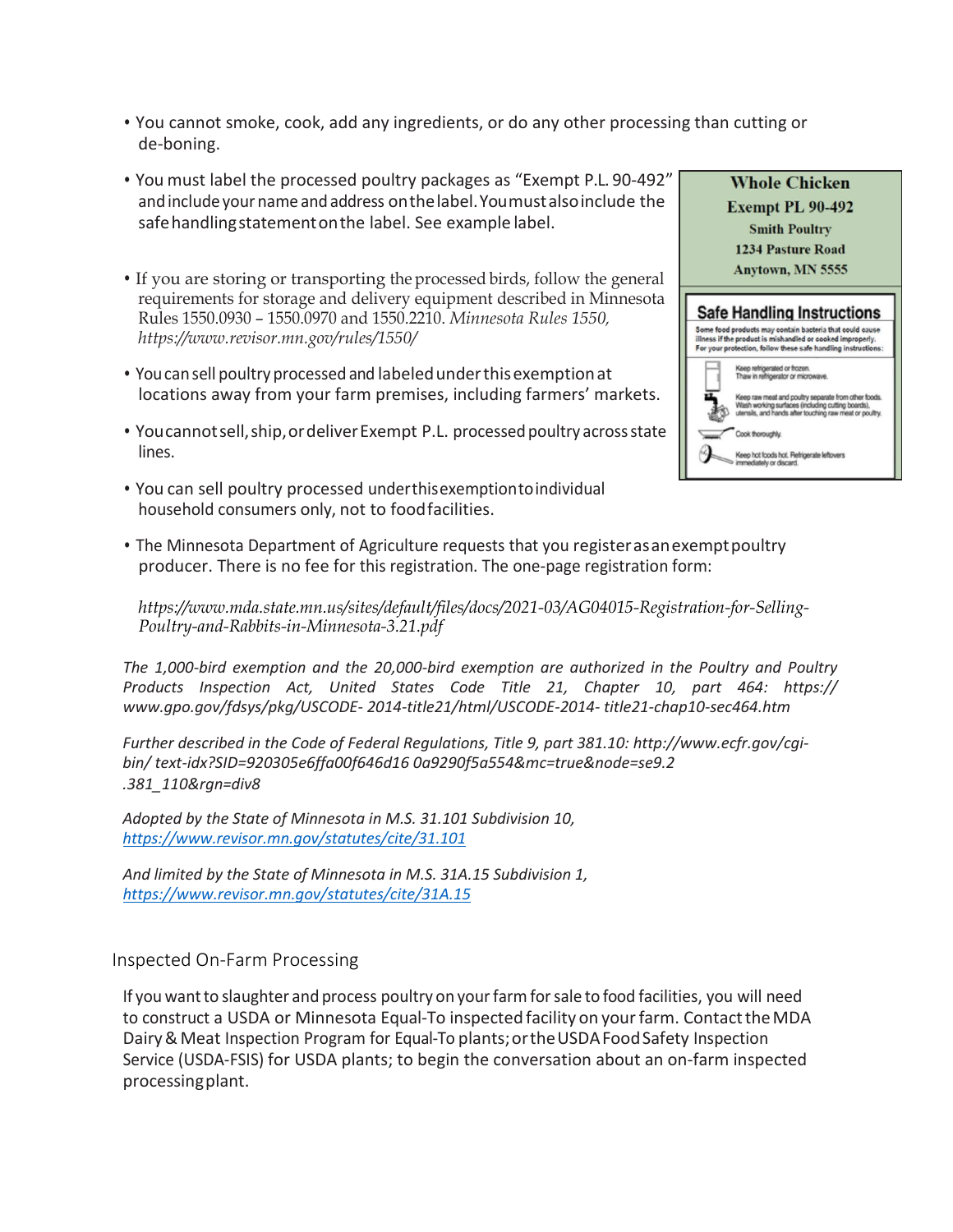(See last page of this document for contact information for MDA and USDA.)

## Your Responsibility to Monitor Your Sales

If individual customers are buying poultry from you for their personal and household use, you as the seller bear responsibility to notice if sales seem too large or too frequent to truly represent household use; or if it appears that a buyer might be re-selling poultry products improperly. It is illegal to participate in the sale of poultry products within Minnesota if those poultry products don't meet Minnesota inspection and licensing requirements. It is illegal to participate in the sale of poultry products acrossstate linesif thosepoultryproductsdon't meet Minnesota and USDA inspection requirements.

### *Minnesota Statute 31A.10, Prohibitions.<https://www.revisor.mn.gov/statutes/cite/31A.10>*

*United States Code Title 21, Chapter 12, Section 610; Prohibited Acts. [https://www.gpo.gov/fdsys/](http://www.gpo.gov/fdsys/) pkg/USCODE-2011-title21/html/ USCODE-2011-title21-chap12 subchapI-sec610.htm*

- Youcanselllive birds to individuals from other states, have the birds processed as customexempt, and have those individuals come pick it up themselvesfrom the custom-exempt processingplant. Then the buyer is free to take it where they choose,so long asit issolely for their personal and householduse and they are not re-selling it.
- You can sell packaged poultry processed on your farm to individuals from other states. Then the buyer is free to take it where they choose, so long as it is solely for their personal and householduseandtheyarenotre-selling it.
- You can sell packages of inspected poultrytoindividualswhocometo your farm, farmers' market booth, or other sales venue. It is fine if a customer lives in another state and intends to take the poultry back home with them for their own personal or householduse.
- Askquestionsifindividualsare purchasingfarm-processed poultry or live poultry for custom exempt processing in quantities or frequencies thatseem impossiblefor a householdtouse. Reselling offarm-processed poultry or any selling of custom-exempt processed poultry is illegal. Ifyouhavereasontobelieve a customer isre-selling farm- processed poultry they purchased from you; or is selling poultry after having it processed under custom exemption, refusetoselltothat customer and contact your MDA inspector. Remember, a donation is also considered a "sale" under Minnesota law.
- Ask questions if an individual is purchasing large or frequent quantities of packages of inspected poultry. Re-selling of inspected poultry islegal ifthe sellerhasthe proper MDA food handler license, but Equal-To inspected poultry cannot be sold acrossstate lines. If you have reason to believe a customerisimproperlyre-selling inspected poultry without a license, or is selling Equal-To inspected poultryacrossstatelines, refuseto sell to that customer and contact your MDA inspector.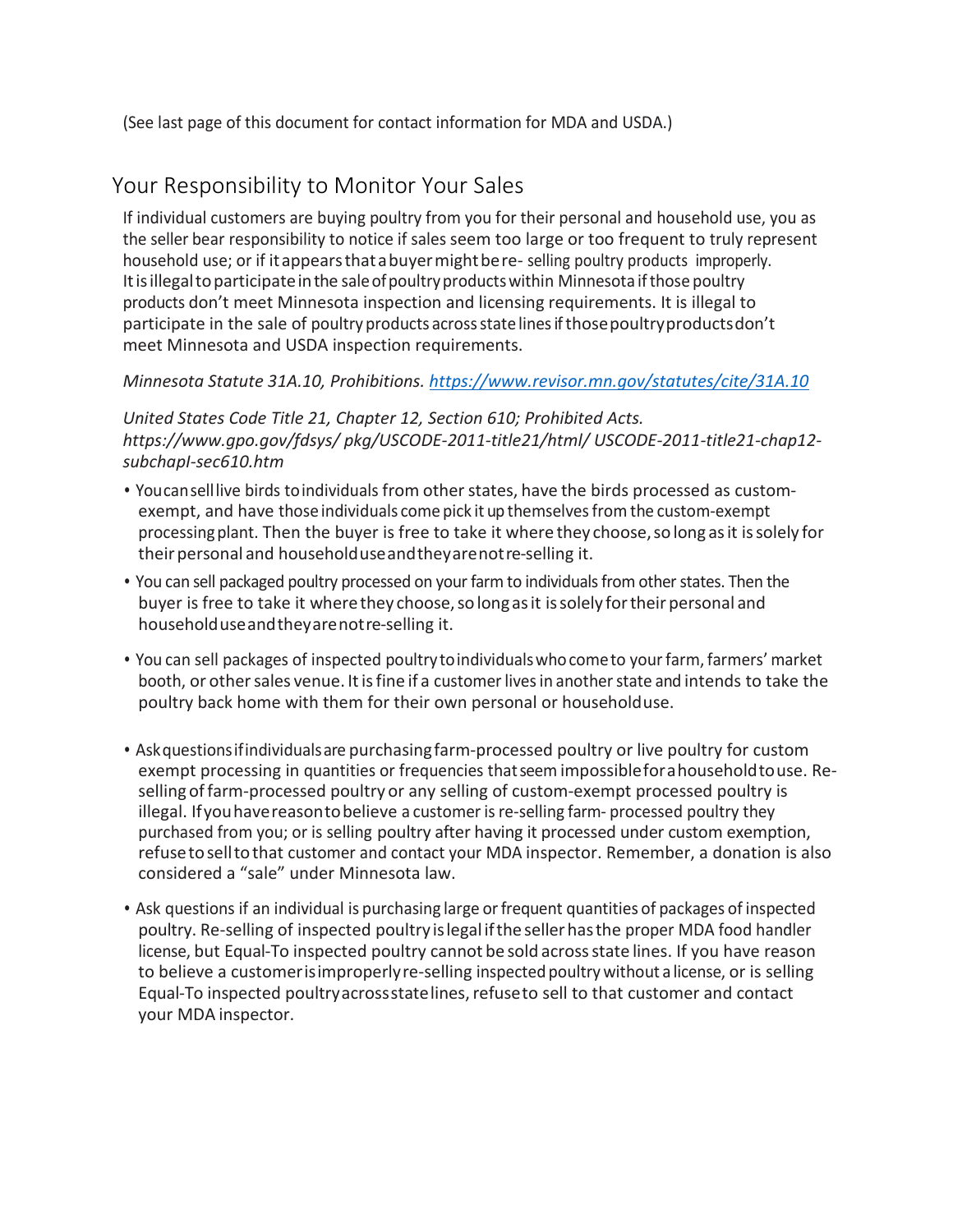# Resources for More Information and Help

#### **Minnesota Department of Agriculture; Meat, Poultry & Egg Inspection.**

*https://www.mda.state.mn.us/food-feed/meat-poultry-and-egg-inspection,*651-201-6300.Call thisnumber for more information about poultry processing requirements,or torequestcopies ofthe poultry registration form.

**MinnesotaDepartment of Agriculture Website.** *https:/[/www.mda.state.mn.us](http://www.mda.state.mn.us/)*.Allfact sheets and other documents are searchable using titles; see sidebar on page 2 for instructions on searching the site.

**Minnesota Farmers Market Association.** *https:// [www.mfma.org,](http://www.mfma.org/)* (507) 664-9446. Contact MFMA for help with any questions relating to sale of poultry at farmers'markets.

**Minnesota Institute for Sustainable Agriculture.** *https:// [www.misa.umn.edu](http://www.misa.umn.edu/)*, 612-625-8235, [misamail@umn.edu.](mailto:misamail@umn.edu) Contact MISA for help with questions relating to local or regional poultry production, processing, marketing and sales.

#### **University of Minnesota Extension; Animals and Livestock..**

*https://extension.umn.edu/animals-and-livestock.* Contact Wayne Martin (612-625-6224, marti067@umn.edu) with questions about production and marketing of poultry.

**USDA-FSIS District Office in Des Moines, IA:** 515-727-8960 or 1-800-990-9834. Call this office to begin a conversation about constructing an on-farm USDA-inspected processing plant.

### **MinnesotaFoods Advisory** Committee

This fact sheet was created with input and oversight from the Local Food Advisory Committee (LFAC). LFAC is a forum where issues relating to local food are raised and discussed, information is shared and problem-solving between Minnesota Department of Agriculture, Minnesota Department of Health, and the local food community takes place. Contact: [misamail@umn.edu, 6](mailto:misamail@umn.edu)12-625-8235. [https://www.misa.umn.edu/re](http://www.misa.umn.edu/resources/local-food-advisory-committee)sou[rces/local-food-advisory-committee](http://www.misa.umn.edu/resources/local-food-advisory-committee)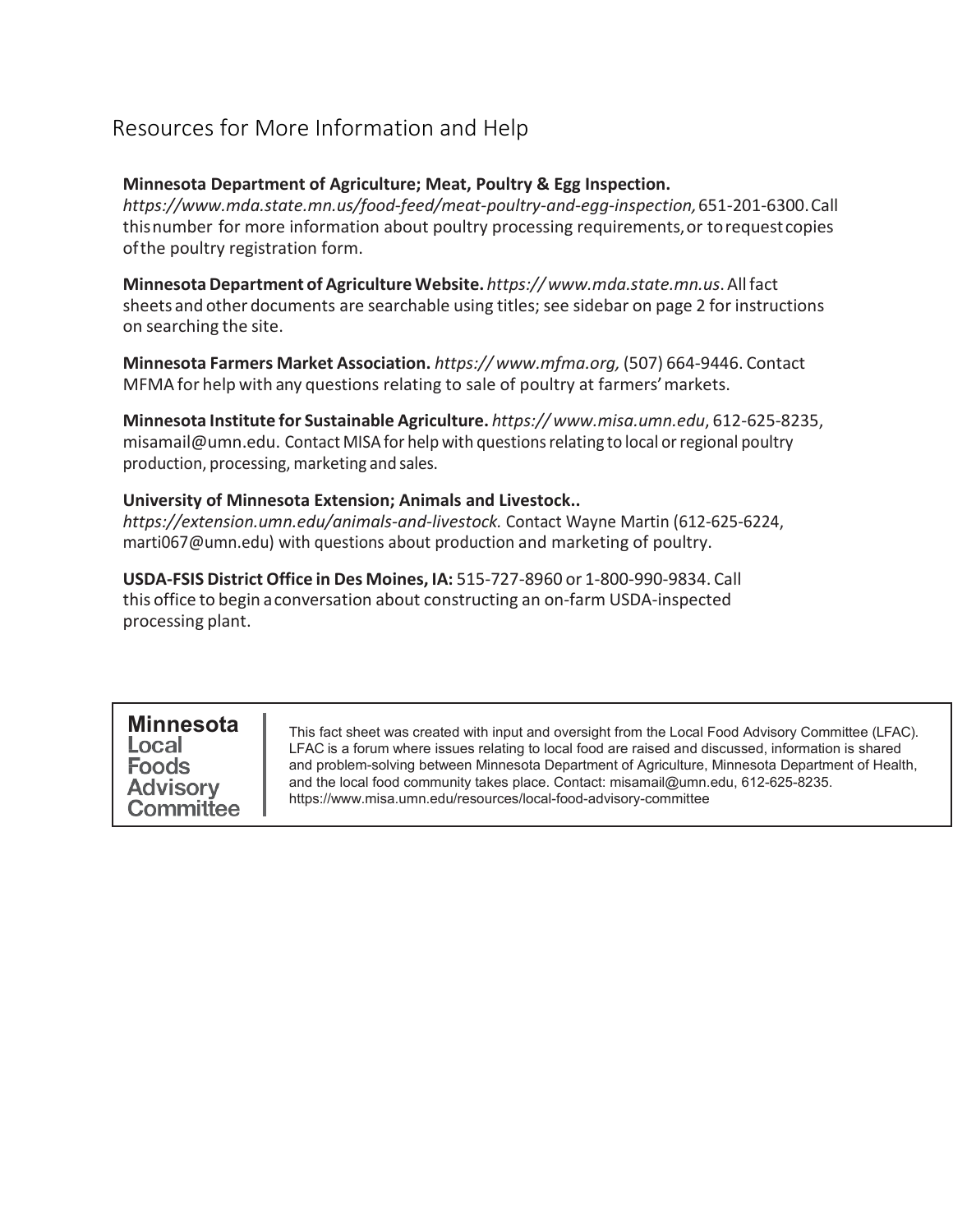# Summary Table of Poultry Slaughter and Processing Scenarios

|                                                     | Custom-<br>exempt<br>processing of<br>birds sold live                                                                                                                       | Inspected<br>processing +<br>storage/<br>transport; no<br>off-farm<br>ingredients | Inspected<br>processing +<br>storage/<br>transport;<br>off-farm<br>ingredients<br>added | On-farm<br>processing;<br>1,000-bird<br>Producer/<br>Grower<br>exemption    | On-farm<br>processing;<br>up to<br>20,000-bird<br>Producer/<br><b>Grower</b><br>exemption |  |  |  |
|-----------------------------------------------------|-----------------------------------------------------------------------------------------------------------------------------------------------------------------------------|-----------------------------------------------------------------------------------|-----------------------------------------------------------------------------------------|-----------------------------------------------------------------------------|-------------------------------------------------------------------------------------------|--|--|--|
| License                                             | NO                                                                                                                                                                          | NO                                                                                | <b>YES</b>                                                                              | NO                                                                          | NO                                                                                        |  |  |  |
| Inspection                                          | NO                                                                                                                                                                          | <b>YES</b>                                                                        | <b>YES</b>                                                                              | NO                                                                          | NO                                                                                        |  |  |  |
| Register                                            | NO                                                                                                                                                                          | NO                                                                                | NO                                                                                      | <b>YES</b>                                                                  | <b>YES</b>                                                                                |  |  |  |
| Sell at farmers'<br>market or<br>community<br>event | NO                                                                                                                                                                          | <b>YES</b>                                                                        | <b>YES</b>                                                                              | NO <sub>1</sub>                                                             | <b>YES</b>                                                                                |  |  |  |
|                                                     | Sell via Internet Orders may be taken over the Internet but delivery or customer pick-up of birds must be<br>in accordance with the regulations for the type of processing. |                                                                                   |                                                                                         |                                                                             |                                                                                           |  |  |  |
| Sell from farm<br>premises                          | NO                                                                                                                                                                          | <b>YES</b>                                                                        | <b>YES</b>                                                                              | <b>YES</b>                                                                  | <b>YES</b>                                                                                |  |  |  |
| Sell to<br>restaurants                              | NO                                                                                                                                                                          | <b>YES</b>                                                                        | <b>YES</b>                                                                              | NO <sub>1</sub>                                                             | NO                                                                                        |  |  |  |
| Sell to grocery<br>stores                           | NO                                                                                                                                                                          | <b>YES</b>                                                                        | <b>YES</b>                                                                              | NO <sub>1</sub>                                                             | NO                                                                                        |  |  |  |
| Sell to other<br>than end<br>consumer               | NO                                                                                                                                                                          | <b>YES</b>                                                                        | <b>YES</b>                                                                              | NO <sub>1</sub>                                                             | NO                                                                                        |  |  |  |
| Donate                                              | NO                                                                                                                                                                          | <b>YES</b>                                                                        | <b>YES</b>                                                                              | NO <sub>1</sub>                                                             | NO                                                                                        |  |  |  |
| Sell across state<br>lines                          | NO (but out-of-<br>state customer<br>can pick up<br>from processor)                                                                                                         | YES ** ONLY<br><b>IF USDA</b><br>processing                                       | YES**ONLY<br><b>IF USDA</b><br>processing                                               | NO (but out-of-<br>state customer<br>can pick up<br>at farm &<br>transport) | NO (but out-of-<br>state customer<br>can purchase $\&$<br>transport)                      |  |  |  |
| Label required                                      | marked "Not for YES<br>Sale"                                                                                                                                                |                                                                                   | <b>YES</b>                                                                              | NO <sub>1</sub>                                                             | <b>YES</b>                                                                                |  |  |  |
| Package                                             | <b>YES</b>                                                                                                                                                                  | <b>YES</b>                                                                        | <b>YES</b>                                                                              | <b>YES</b>                                                                  | <b>YES</b>                                                                                |  |  |  |
| Charge sales tax NO                                 |                                                                                                                                                                             | NO                                                                                | NO                                                                                      | NO                                                                          | NO                                                                                        |  |  |  |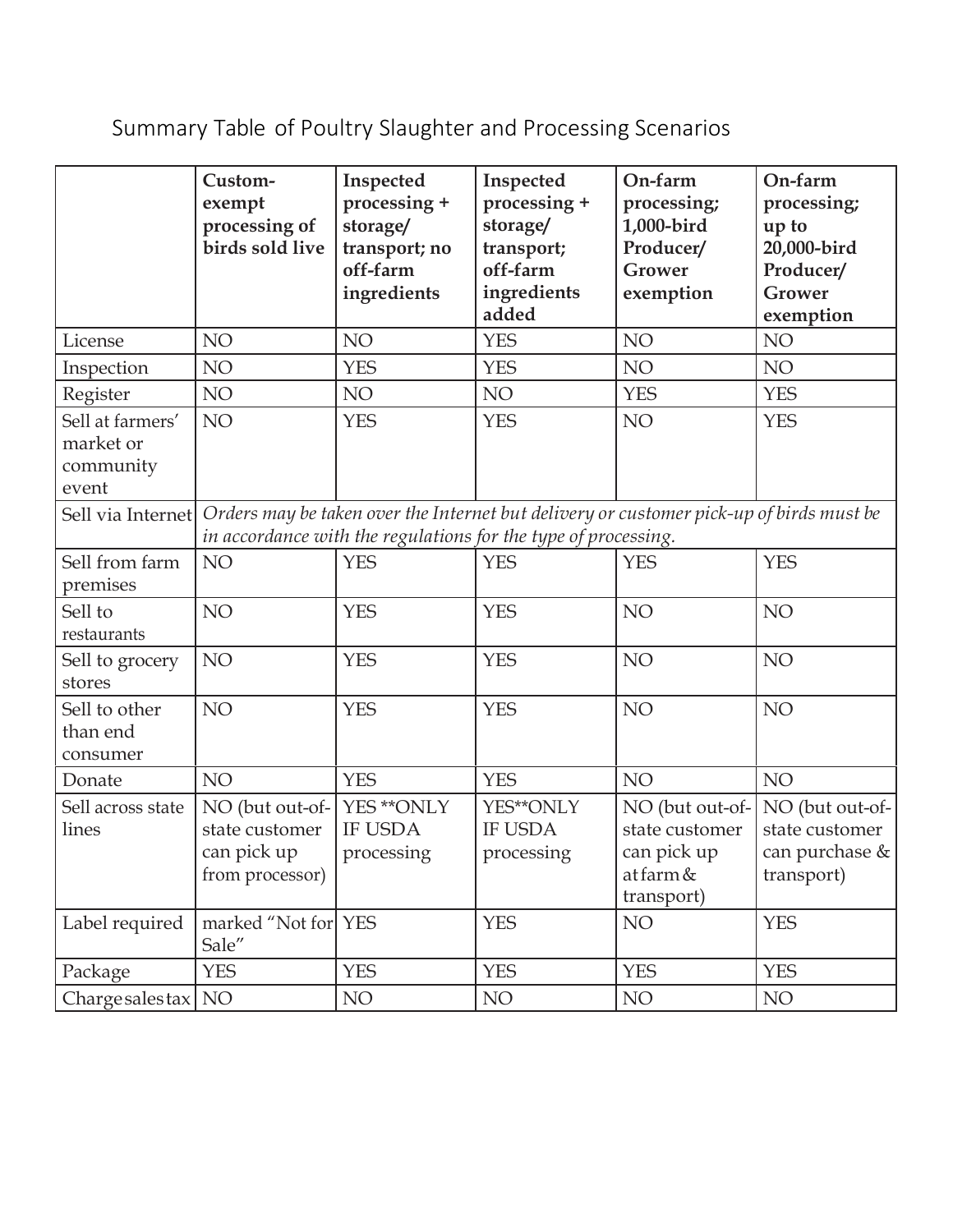| Sampling $&$<br>demo       | <b>NO</b>  | YES. See the sampling exemption, M.S. 28A.151.<br>https://www.revisor.mn.gov/statutes/cite/28A.151<br>You must have an adequate system for cooking and sanitation in order<br>to protect public health. |            |     |            |  |  |
|----------------------------|------------|---------------------------------------------------------------------------------------------------------------------------------------------------------------------------------------------------------|------------|-----|------------|--|--|
| <b>MDA</b><br>jurisdiction | <b>YES</b> | <b>YES</b>                                                                                                                                                                                              | <b>YES</b> | YES | <b>YES</b> |  |  |

### Farm Products Dealers Law & Protections for Sellers

### M.S. 27. Farm Products Dealers.<https://www.revisor.mn.gov/statutes/cite/27/full>

In Minnesota, if you sell perishable farm products, you may have some financial protections for those sales. **Perishable Farm Products** means produce; including fresh fruits, vegetables, and mushrooms; milk, cream, and products manufactured from milk and cream; and poultry and poultry products, including eggs.

Financial protections are available for sales on credit or terms of perishable farm products made to **Farm Products Dealers**, which includes any person operating as a retail food handler, wholesale food handler, wholesale food processor or manufacturer, or food broker who buys from or contracts with a seller for production or sale of perishable farm products for resale.

The Farm Products Dealers' trust operates like a lien against the dealer's property and takes priority over security interests others may have, providing sellers of perishable farm products an avenue for seeking reimbursement if a buyer fails to pay for products purchased on credit or terms.

For more information on the Farm Products Dealers law, or to file a claim, visit <https://www.mda.state.mn.us/food-feed/wholesale-produce-dealers>or contact Christine Mader with the MDA Plant Protection Division at 651-201-6620 or [Christine.Mader@state.mn.us.](mailto:Christine.Mader@state.mn.us)

### Amenable and Non-Amenable Species

The USDA defines birds that have historically been wild game birds as "non-amenable," which means they are not subject to the USDA- enforced federal regulations on poultry. "Nonamenable" species as defined by USDA include pheasant and quail. Thecut-up parts of these species are not technically considered "poultry" by the USDA. They are considered "animal tissue," and are subject to regulationby the Foodand Drug Administration (FDA) rather than USDA.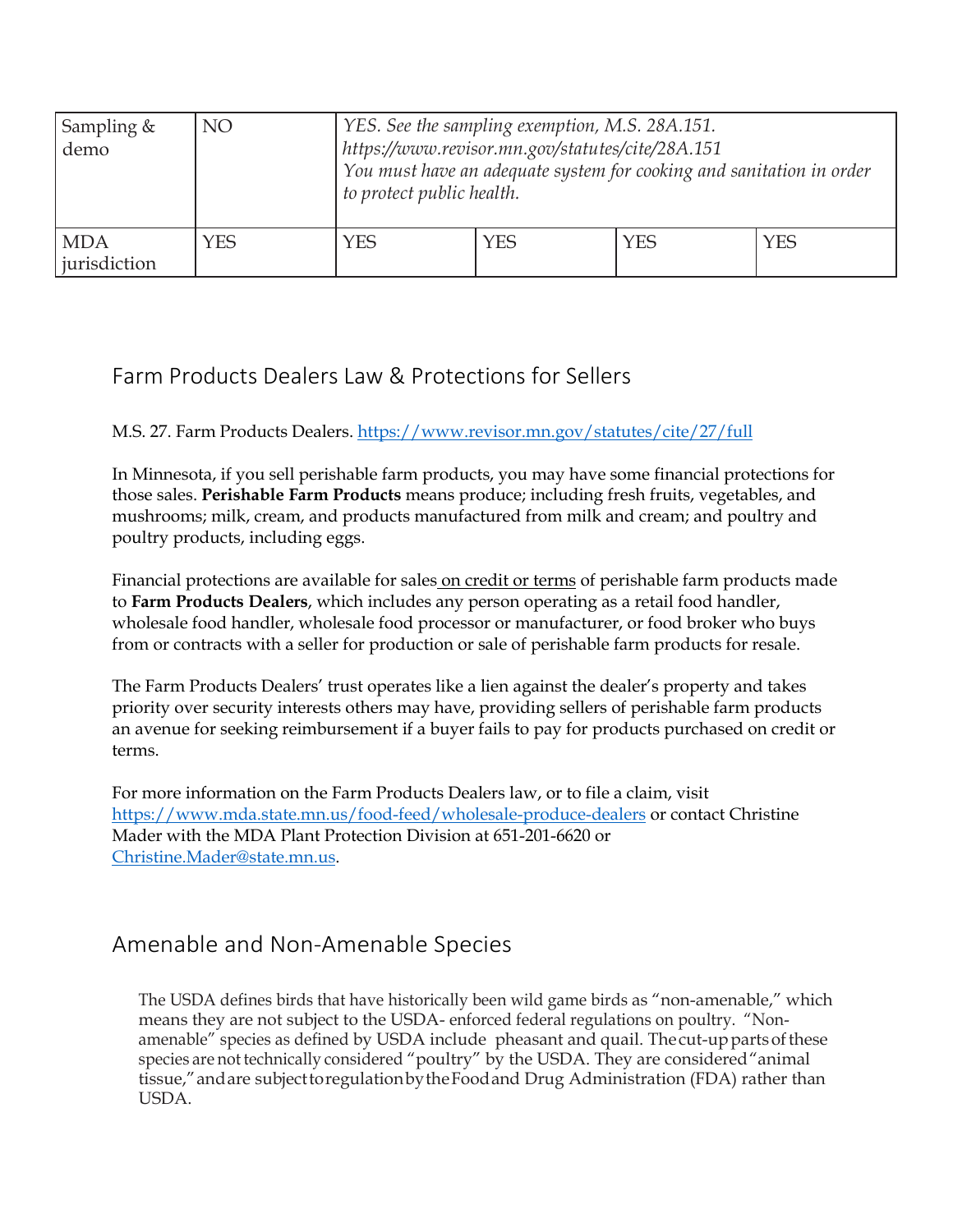States can have stricter regulations than USDA if they choose. Minnesota recognizes that many of these historically wild species are now raised on farms, and Minnesota law specifies that farm-raised game birds are "poultry" and are "amenable" to Minnesota regulations on poultry. That means that Minnesotahas thesameinspection requirements for farm-raised pheasant and quail as it does for farm- raised chicken and turkey. In Minnesota, chicken is"poultry"and pheasant is also "poultry."

All of these species can be sold as live birds to individuals for custom-exempt processing.

For sale of packages of poultry, farmers can use Minnesota Equal- To plants to get inspected slaughter and processing of farm-raised game species. Packages of poultry from game birds that pass inspection will be marked with the same State of Minnesota inspection symbol that is used on packages of poultry from domestic poultry species. At this time, Minnesota does not charge a fee for inspection of species defined as non-amenable by USDA. However, additional charges may apply from the slaughter facility; including but not limited to fees for longer plant workdays for the addition of non-amenable species, or extra processing steps needed to produce clean carcasses (for example, more timeremoving pinfeathers from a quail carcass).

Farmers can also choose to get their "non-amenable" game bird species processed at USDA plants. The USDA calls this "voluntary inspection" because federal law does not require it. Farmers pay an inspection fee for voluntary inspection of non-amenable species at USDAplants. Packages of animal tissue from non-amenable species processed at USDA plants are marked with the voluntaryinspection symbol,whichhasatriangleshape.



### Selling across state lines

You, the farmer, can only ship or transport poultry across state lines if it has the proper inspection. For "amenable" birds, this must be USDA inspection. For parts ofwhat the USDA calls "non-amenable" game birds, there may be other options dependingonthestate youwantto ship or transport into.

- Some states do not require inspection of non-amenable species. In that case, you could ship Minnesota Equal-Toinspected parts or USDA-inspected parts from Minnesota into that state.
	- o Note:Youcannot shipnon-amenableanimalpartsthat were not processed under inspection out of Minnesota. That is because under Minnesotalaw,thesespecies are defined as "amenable" and require inspection if parts will be sold. Even if the other state wouldacceptuninspected parts,Minnesota's lawswill not allow the uninspected processing to happen in Minnesota. Some states may accept the Equal-To inspection of another state for non-amenable species. Note thatthis wouldonly apply to species deemed "non-amenable" by both the USDA and that other state. See the segment below titled Cross-Border Shipping of "Non- Amenable" AnimalTissue.